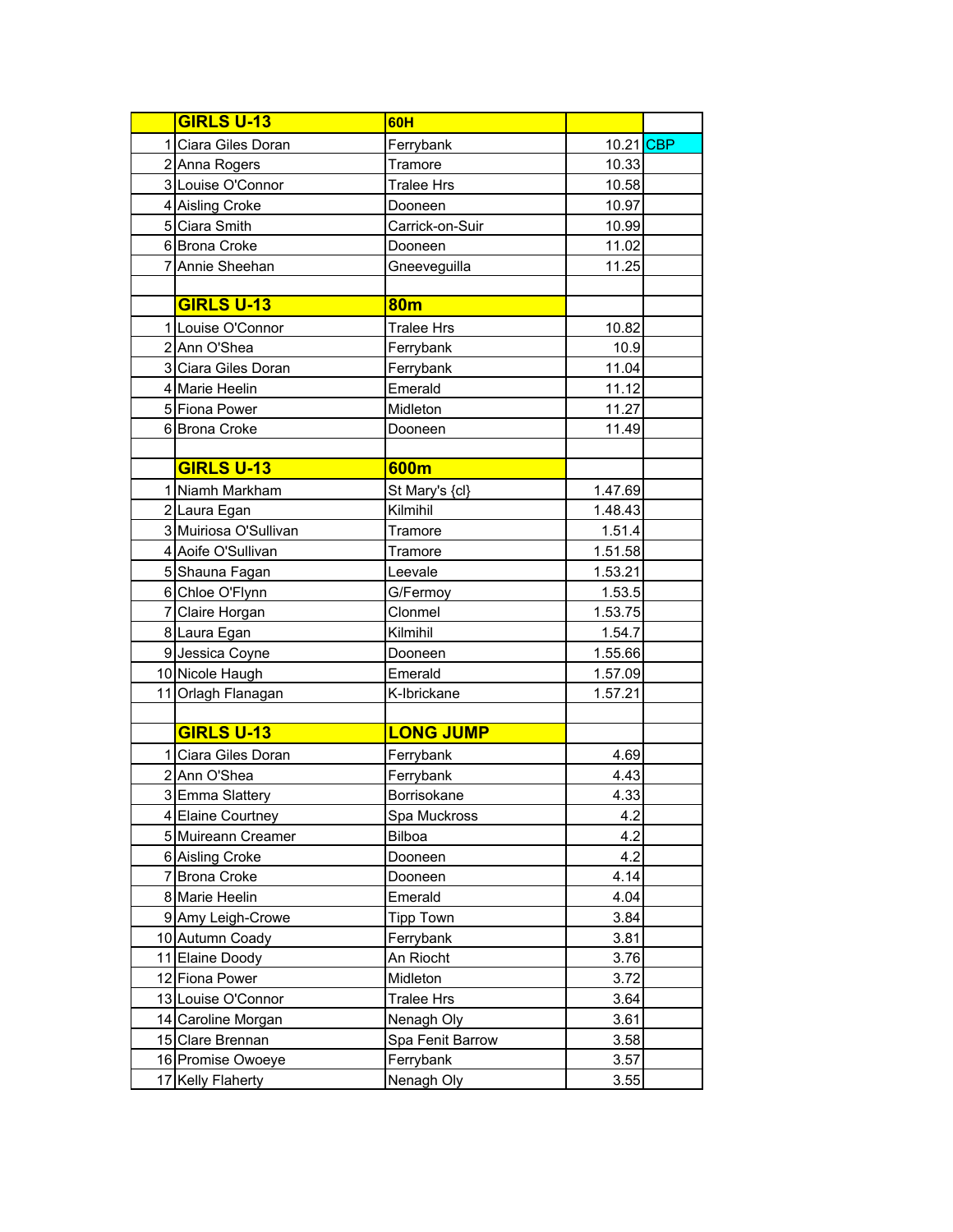|    | 18 Niamh Coffey      | Gneeveguilla      | 3.49      |
|----|----------------------|-------------------|-----------|
|    | 19 Maggie O'Neill    | West Waterford    | 3.43      |
|    | 20 Christina McGrath | G/Fermoy          | 3.4       |
|    | 21 Julie Foley       | Carrigtwohill     | 3.37      |
|    | 22 Leah Nolan        | Emerald           | 3.26      |
|    | 23 Niamh Hayes       | St Flannan's      | 3.25      |
|    | 24 Eva Horgan        | Carrigtwohill     | 2.9       |
|    | 25 Leah Hogan        | Midleton          | 2.59      |
|    |                      |                   |           |
|    | <b>GIRLS U-13</b>    | <b>HIGH JUMP</b>  |           |
|    | 1 Brona Croke        | Dooneen           | 1.42      |
|    | 2 Caroline Morgan    | Nenagh Oly        | 1.33      |
|    | 3 Louise O'Connor    | <b>Tralee Hrs</b> | 1.3       |
| J4 | Kate Moynihan        | Skibbereen        | 1.25      |
| J4 | Muireann Creamer     | <b>Bilboa</b>     | 1.25      |
|    | 6 Ciara Giles Doran  | Ferrybank         | 1.25      |
|    | 7 Autumn Coady       | Ferrybank         | 1.2       |
|    | 8 Christina McGrath  | G/Fermoy          | 1.2       |
| J9 | Clare Brennan        | Spa Fenit Barrow  | 1.15      |
| J9 | Julie Foley          | Carrigtwohill     | 1.15      |
|    | 10 Aisling Croke     | Dooneen           | 1.15      |
|    | 11 Eva Horgan        | Carrigtwohill     | <b>NJ</b> |
|    |                      |                   |           |
|    | <b>GIRLS U-13</b>    | <b>SHOT</b>       |           |
|    | 1 Laura McSweeney    | Bandon            | 10.23     |
|    | 2 Hannah O'Sullivan  | Gneeveguilla      | 9.88      |
|    | 3 Iscbel O'Mahoney   | Youghal           | 9.84      |
|    | 4 Aisling Croke      | Dooneen           | 8.91      |
|    | 5 Kate Hickey        | West Waterford    | 8.6       |
|    | 6 Niamh Markham      | St Mary's {cl}    | 8.2       |
|    | 7 Kerrie Dillon      | St Mary's {LK]    | 8.19      |
|    | 8 Caroline Morgan    | Nenagh Oly        | 7.96      |
|    | 9 Louise Flynn       | Farranfore M.V.   | 7.65      |
|    | 10 Ciara Giles Doran | Ferrybank         | 7.51      |
|    | 11 Caoimhe Maher     | Nenagh Oly        | 7.45      |
|    | 12 Jessica Sheane    | Ferrybank         | 7.45      |
|    | 13 Megan O'Keefe     | Belgooly          | 7.32      |
|    | 14 Kate Boyd         | <b>Tralee Hrs</b> | 7.06      |
|    | 15 Brona Croke       | Dooneen           | 6.83      |
|    | 16 Louise O'Connor   | <b>Tralee Hrs</b> | 6.79      |
|    | 17 Aoife Lucey       | Bandon            | 6.75      |
|    | 18 Promise Owoeye    | Ferrybank         | 6.59      |
|    | 19 Lisa Horgan       | West Muskerry     | 5.67      |
|    | 20 Seana Coveney     | Bandon            | 5         |
|    | 21 Aine O'Sullivan   | Carraig Na BhFear | 4.34      |
|    |                      |                   |           |
|    | <b>GIRLS U-13</b>    | <b>JAVELIN</b>    |           |
|    | 1 Sarah O'Connor     | An Riocht         | 20.96     |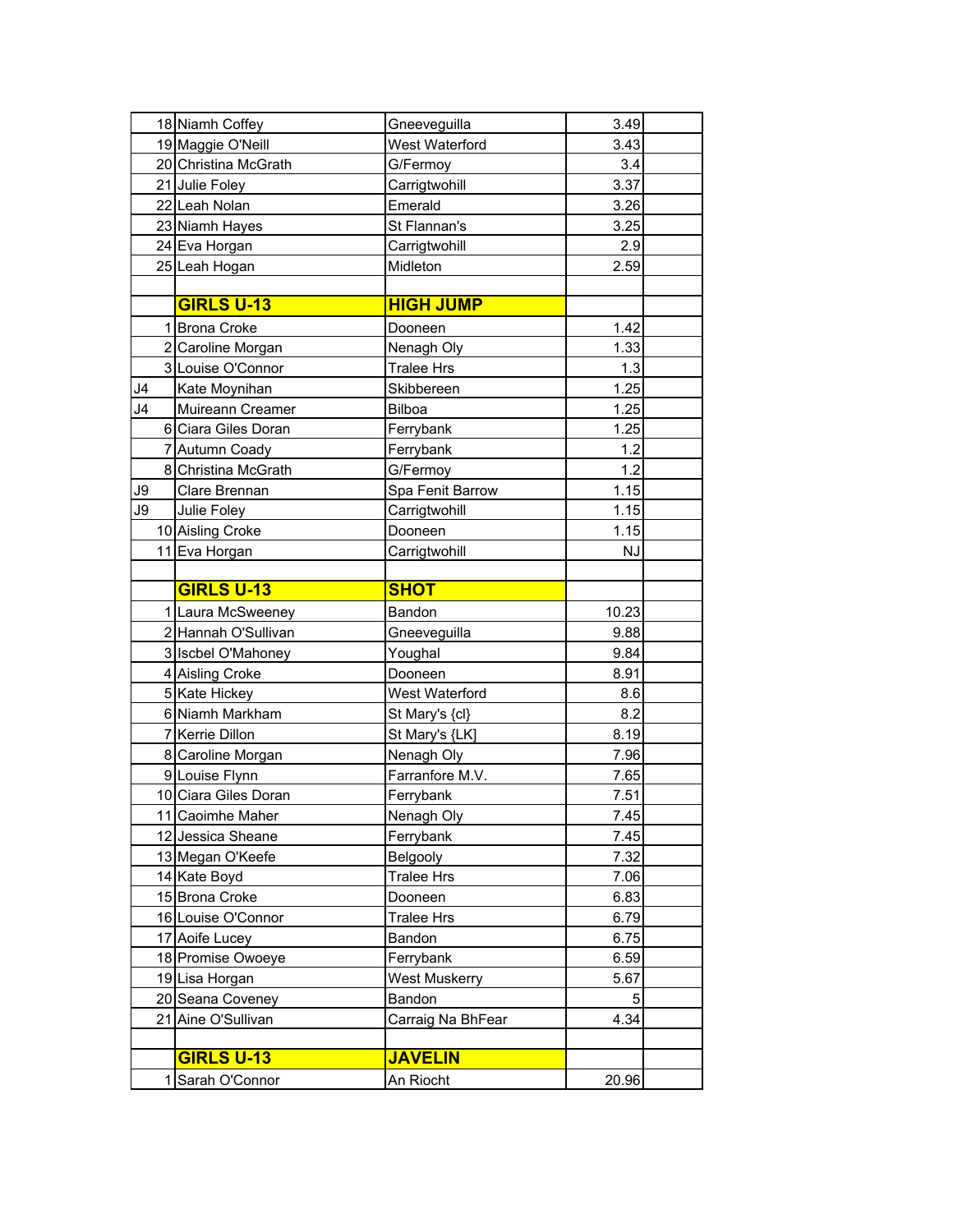| 2 Megan O'Keefe      | Belgooly             | 20.91     |  |
|----------------------|----------------------|-----------|--|
| 3 Elaine Doody       | An Riocht            | 18.99     |  |
| 4 Kate Boyd          | <b>Tralee Hrs</b>    | 18.66     |  |
| 5 Promise Owoeye     | Ferrybank            | 16.16     |  |
| 6 Iscbel O'Mahoney   | Youghal              | 15.62     |  |
| 7 Laura McSweeney    | Bandon               | 15.21     |  |
| 8 Isuelt O'Buachalla | <b>Tralee Hrs</b>    | 13.86     |  |
| 9 Roisin Ryan        | St Flannan's         | 12.07     |  |
|                      |                      |           |  |
| <b>GIRLS U-13</b>    | 4x100m Relay         |           |  |
| 1 Ferrybank          |                      |           |  |
| 2 Dooneen            |                      |           |  |
| 3 Gneeveguilla       |                      |           |  |
| 4 Emerald            |                      |           |  |
| 5 Tramore            |                      |           |  |
|                      |                      |           |  |
| <b>GIRLS U-14</b>    | 75H                  |           |  |
| 1 Lilly-Ann O'Hora   | Dooneen              | 11.9      |  |
| 2 Emma O'Gorman      | Carrick-on-Suir      | 11.92     |  |
| 3 Ciara Fenton       | R/Kinsale            | 11.93     |  |
| 4 Megan Kiely        | Ferrybank            | 12.21     |  |
|                      |                      |           |  |
| <b>GIRLS U-14</b>    | <b>80m</b>           |           |  |
| 1 Sarah Lavin        | Emerald              | 10.19 CBP |  |
| 2 Jessica Sheehan    | R/Kinsale            | 10.76     |  |
| 3 Lilly-Ann O'Hora   | Dooneen              | 10.87     |  |
| 4 Grainne Moynihan   | <b>West Muskerry</b> | 10.96     |  |
| 5 Emma O'Gorman      | Carrick-on-Suir      | 10.97     |  |
| 6 Ciara Fenton       | R/Kinsale            | 11.04     |  |
| 7 Laura Cosgrave     | Emerald              | 11.1      |  |
| 8 Stephanie Collins  | Estuary              | 11.44     |  |
|                      |                      |           |  |
| <b>GIRLS U-14</b>    | 200 <sub>m</sub>     |           |  |
| 1 Sarah Lavin        | Emerald              | 26.22     |  |
| 2 Ciara O'Shea       | Dooneen              | 27.34     |  |
| 3 Jessica Sheehan    | R/Kinsale            | 27.37     |  |
| 4 Grainne Moynihan   | <b>West Muskerry</b> | 27.42     |  |
| 5 Laura Cosgrave     | Emerald              | 28.45     |  |
| 6 Ciara Fenton       | R/Kinsale            | 28.88     |  |
|                      |                      |           |  |
| <b>GIRLS U-14</b>    | 800m                 |           |  |
| 1 Stephanie Power    | <b>IND</b>           | 2.21.91   |  |
| 2 Amy O'Doughue      | Emerald              | 2.22.63   |  |
| 3 Aisling Darcy      | <b>Ennis Track</b>   | 2.26.87   |  |
| 4 Emer Foley         | Gneeveguilla         | 2.30.33   |  |
| 5 Claire O'Brien     | <b>B.I.AC</b>        | 2.32.07   |  |
| 6 Megan Kiely        | Ferrybank            | 2.32.87   |  |
|                      |                      |           |  |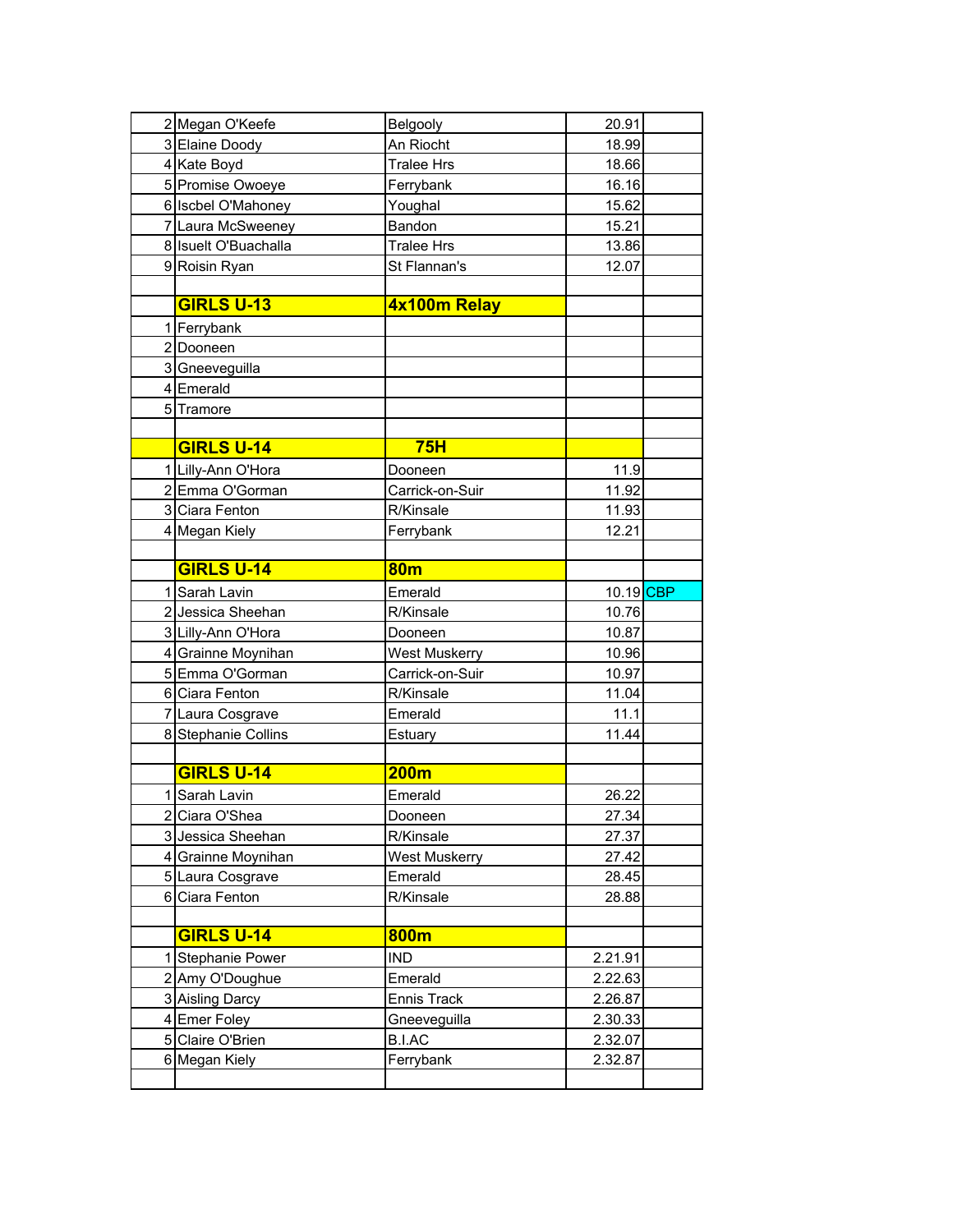| <b>GIRLS U-14</b>     | 1500m             |          |  |
|-----------------------|-------------------|----------|--|
| 1 Stephanie Power     | <b>IND</b>        | 4.59.92  |  |
| 2 Amy O'Doughue       | Emerald           | 5.00.64  |  |
| 3 Claire O'Brien      | <b>B.I.AC</b>     | 5.13.18  |  |
| 4 Niamh De Hora       | Farranfore M.V.   | 5.15.84  |  |
| 5 Una Marley          | St Brendans       | 5.26.7   |  |
| 6 Megan Kiely         | Ferrybank         |          |  |
| 7 Helena Noonan       | G/Fermoy          |          |  |
|                       |                   |          |  |
| <b>GIRLS U-14</b>     | 2000m WALK        |          |  |
| 1 Kate Veale          | West Waterford    | 11.23.59 |  |
| 2 Claudia Loughnane   | Marian            | 11.40.45 |  |
| 3 Fiona Holmes        | <b>Bilboa</b>     | 12.10.93 |  |
| 4 Marie Costello      | Borrisokane       | 13.33.58 |  |
| 5 Maeve-Ellen O'Brien | Spa Fenit Barrow  | 13.45.45 |  |
| 6 Ciara Ryan          | Kilnaboy          | 13.45.72 |  |
|                       |                   |          |  |
| <b>GIRLS U-14</b>     | <b>LONG JUMP</b>  |          |  |
| 1 Toni Chatterton     | Bandon            | 4.64     |  |
| 2 Jessica Sheehan     | R/Kinsale         | 4.56     |  |
| 3 Sarah Lavin         | Emerald           | 4.5      |  |
| 4 Ciara Fenton        | R/Kinsale         | 4.45     |  |
| 5 Sorcha Murphy       | Ferrybank         | 4.37     |  |
| 6 Phil Healy          | Bandon            | 4.2      |  |
| 7 Eadaoin Wall        | Estuary           | 4.16     |  |
| 8 Chloe Walsh         | West Waterford    | 4.15     |  |
| 9 Darragh McDonnell   | Estuary           | 4.09     |  |
| 10 Jane Linehan       | Leevale           | 4.01     |  |
| 11 Lucy Howard-Jones  | B.I.AC            | 4        |  |
| 12 Louise Dineen      | Gneeveguilla      | 3.98     |  |
| 13 Leann Herlihy      | West Waterford    | 3.97     |  |
| 14 Stephanie Collins  | Estuary           | 3.95     |  |
| 15 Niamh Daly         | Youghal           | 3.93     |  |
| 16 Avril Collins      | Coolquill         | 3.92     |  |
| 17 Mairead O'Neill    | Gneeveguilla      | 3.78     |  |
| 18 Sharon Buckley     | Liscarroll        | 3.77     |  |
| 19 Caroline Hickey    | Emerald           | 3.75     |  |
| 20 Emma Hennessy      | Youghal           | 3.64     |  |
| 21 Julie Buckley      | G/Fermoy          | 3.62     |  |
| 22 Laura Cosgrave     | Emerald           | 3.61     |  |
| 23 Rachel Phelan      | West Waterford    | 3.6      |  |
| 24 Michaela O'Connor  | <b>Tralee Hrs</b> | 3.55     |  |
| 25 Shauna Mullane     | Kilnaboy          | 3.52     |  |
| 26 Hannah Ryan        | <b>Tralee Hrs</b> | 3.47     |  |
| 27 Jemma Barry        | Carrigtwohill     | 3.47     |  |
| 28 Roisin Considine   | Estuary           | 3.42     |  |
| 29 Alice Darcy        | Nenagh Oly        | 3.3      |  |
| 30 Eve Corry          | Carrigtwohill     | 3.28     |  |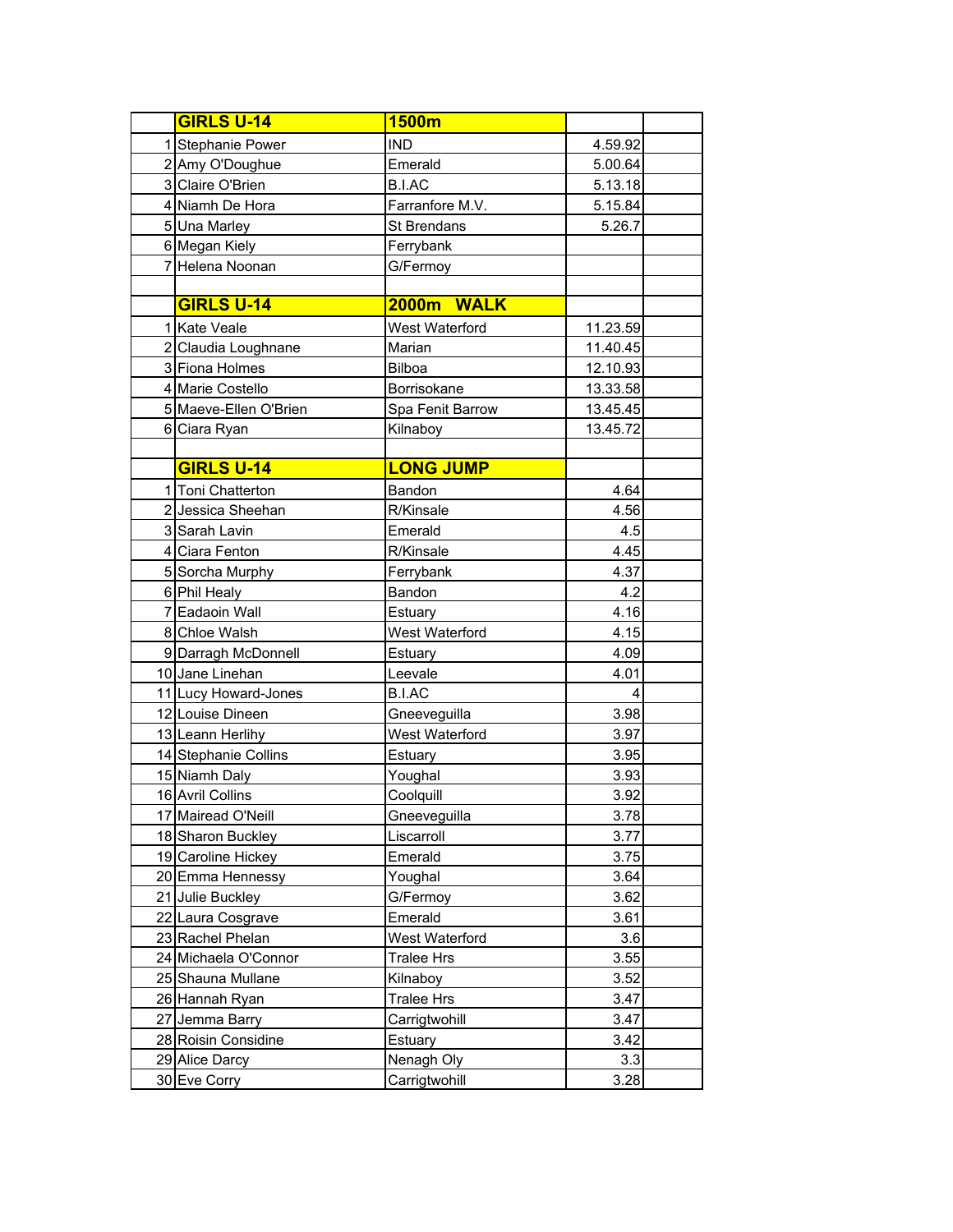|    | 31 Hazel Carmody            | <b>Tralee Hrs</b>     | 3.1   |  |
|----|-----------------------------|-----------------------|-------|--|
|    | 32 Ciara Broderick Farrelly | Youghal               | 3.02  |  |
|    |                             |                       |       |  |
|    | <b>GIRLS U-14</b>           | <b>HIGH JUMP</b>      |       |  |
|    | 1 Ciara Fenton              | R/Kinsale             | 1.5   |  |
|    | 2 Sorcha Murphy             | Ferrybank             | 1.4   |  |
|    | 3 Aine O'Connor             | An Riocht             | 1.4   |  |
|    | 4 Leann Herlihy             | West Waterford        | 1.4   |  |
|    | 5 Toni Chatterton           | Bandon                | 1.3   |  |
| J6 | <b>Brid Brosnan</b>         | Ferrybank             | 1.3   |  |
| J6 | Megan Kiely                 | Ferrybank             | 1.3   |  |
|    | 8 Sinead Broderick          | Midleton              | 1.3   |  |
| J9 | Sarah Dowley                | Carrick-on-Suir       | 1.25  |  |
| J9 | Niamh Daly                  | Youghal               | 1.25  |  |
|    | 11 Avril Collins            | Coolquill             | 1.25  |  |
|    | 12 Sharon Buckley           | Liscarroll            | 1.25  |  |
|    | 13 Alison Hennessy          | Youghal               | 1.2   |  |
|    | 14 Jemma Barry              | Carrigtwohill         | 1.2   |  |
|    | 15 D Ni Nhuineachain        | <b>Abbey Striders</b> | 1.2   |  |
|    |                             |                       |       |  |
|    | <b>GIRLS U-14</b>           | <b>SHOT</b>           |       |  |
|    | 1 Niamh Murphy              | <b>B.I.AC</b>         | 11.93 |  |
|    | 2 Lynn Bradfield            | Bandon                | 11.63 |  |
|    | 3 Jade Power                | Ferrybank             | 11.62 |  |
|    | 4 Sarah Healy               | Moyne                 | 10.26 |  |
|    | 5 Ciara Fenton              | R/Kinsale             | 9.19  |  |
|    | 6 Katrina Kenny             | Nenagh Oly            | 8.91  |  |
|    | 7 Mairead O'Neill           | Gneeveguilla          | 8.96  |  |
|    | 8 Ciara Scanlan             | West Waterford        | 8.87  |  |
|    | 9 Tara Finnucane            | Estuary               | 8.44  |  |
|    | 10 Siobhan Nugent           | West Waterford        | 8.2   |  |
|    | 11 Stephanie Collins        | Estuary               | 8.04  |  |
|    | 12 Patricia Curtin          | Youghal               | 7.36  |  |
|    | 13 Eve Corry                | Carrigtwohill         | 7.21  |  |
|    | 14 Helena Noonan            | G/Fermoy              | 6.77  |  |
|    | 15 Jemma Barry              | Carrigtwohill         | 6.64  |  |
|    | 16 Chloe Curtin             | Kilnaboy              | 5.97  |  |
|    | 17 Celine Fitzgibbon        | G/Fermoy              | 4.68  |  |
|    |                             |                       |       |  |
|    | <b>GIRLS U-14</b>           | <b>DISCUS</b>         |       |  |
|    | 1 Jade Power                | Ferrybank             | 25.38 |  |
|    | 2 Sarah Healy               | Moyne                 | 21.61 |  |
|    | 3 Ciara Scanlan             | West Waterford        | 21.47 |  |
|    | 4 Niamh Murphy              | <b>B.I.AC</b>         | 21.09 |  |
|    | 5 Niamh O'Connell           | An Riocht             | 20.65 |  |
|    | 6 Lynn Bradfield            | Bandon                | 19.48 |  |
|    | 7 Aine O'Connor             | An Riocht             | 19.29 |  |
|    | 8 Mairead O'Neill           | Gneeveguilla          | 18.59 |  |